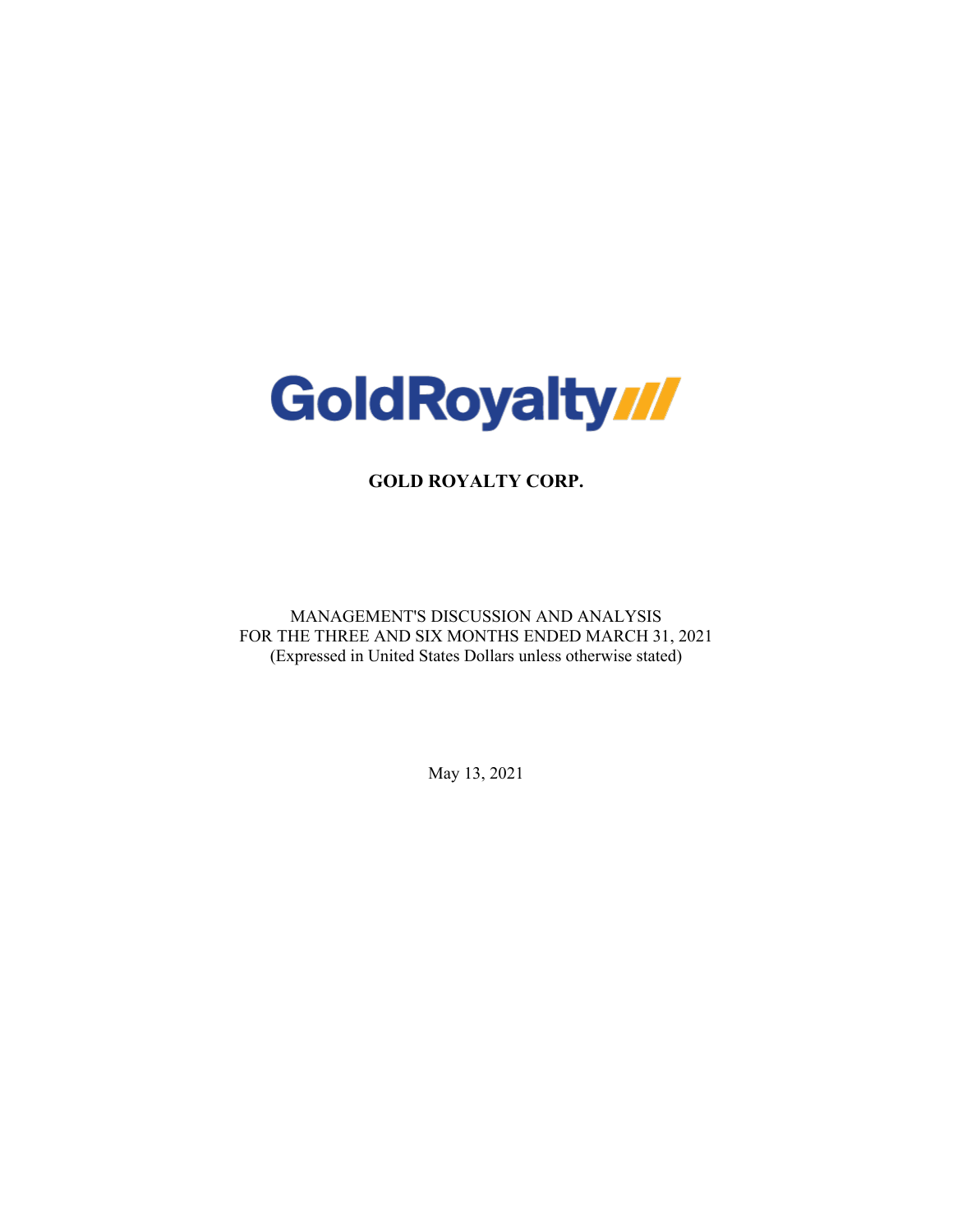Management's Discussion and Analysis For the three and six months ended March 31, 2021

## **General**

This management's discussion and analysis ("MD&A") of financial condition and results of operations of Gold Royalty Corp., for the three and six months ended March 31, 2021, should be read in conjunction with the Company's unaudited condensed interim consolidated financial statements and the notes thereto for the three and six months ended March 31, 2021, and its audited financial statements and the notes thereto for the period from June 23, 2020, being the date of incorporation, to September 30, 2020 and with the Company's final long form prospectus and related United States prospectus dated March 8, 2021 (the "Prospectus"), copies of which are available under on SEDAR at [www.sedar.com](http://www.sedar.com/) and on EDGAR a[t www.sec.gov.](http://www.sec.gov/edgar)

The Company's unaudited condensed interim consolidated financial statements for the three and six months ended March 31, 2021, have been prepared in accordance with International Financial Reporting Standards as issued by the International Accounting Standards Board ("IFRS") applicable to the presentation of interim financial statements including International Accounting Standard 34, Interim Financial Reporting. Unless otherwise stated, all information contained in this MD&A is as of May 13, 2021.

Unless otherwise stated, reference herein to "\$" or "dollars" are to United States dollars. Reference in this MD&A to the "Company" and "GRC" mean Gold Royalty Corp., together with its subsidiary, unless the context otherwise requires.

## **Forward-looking Statements**

Certain statements contained in this MD&A constitute "forward-looking information" within the meaning of Canadian securities laws and "forward-looking statements" within the meaning of securities laws in the United States (collectively, "Forward-Looking Statements"). These statements relate to the expectations of management about future events, results of operations and the Company's future performance (both operational and financial) and business prospects. All statements other than statements of historical fact are Forward-Looking Statements. The use of any of the words "anticipate", "plan", "contemplate", "continue", "estimate", "expect", "intend", "propose", "might", "may", "will", "shall", "project", "should", "could", "would", "believe", "predict", "forecast", "target", "aim", "pursue", "potential", "objective" and "capable" and the negative of these terms or other similar expressions are generally indicative of Forward-Looking Statements. These statements involve known and unknown risks, uncertainties and other factors that may cause actual results or events to differ materially from those anticipated in such Forward-Looking Statements. No assurance can be given that these expectations will prove to be correct and such Forward-Looking Statements should not be unduly relied on. These statements speak only as of the date of this MD&A. In addition, this MD&A may contain Forward-Looking Statements attributed to third-party industry sources. Without limitation, this MD&A contains Forward-Looking Statements pertaining to the following:

- the development of properties where the Company owns royalty interests;
- estimates regarding current or future royalty, streaming or similar interests, particularly on development stage properties;
- ability to access data regarding the operations underlying the Company's royalty and other interests;
- the risks faced by the owners and operators of the Company's royalty and other interests;
- expectations regarding the volatility in gold and other commodity prices;
- ability to achieve growth based on the Company's acquisition strategy;
- estimates of mineral resources on the projects in which the Company has royalty interests;
- expectations regarding the counterparty risks relating to the Company's royalty interests;
- developments in the federal, state and foreign legislation governing the Company or the operators of properties where the Company holds royalty interests;
- estimates regarding future revenue, expenses and needs for additional financing; and
- ability to attract and retain qualified employees and key personnel.

These forward-looking statements are based on opinions, estimates and assumptions in light of the Company's experience and perception of historical trends, current conditions and expected future developments, as well as other factors that the Company currently believes are appropriate and reasonable in the circumstances, including that: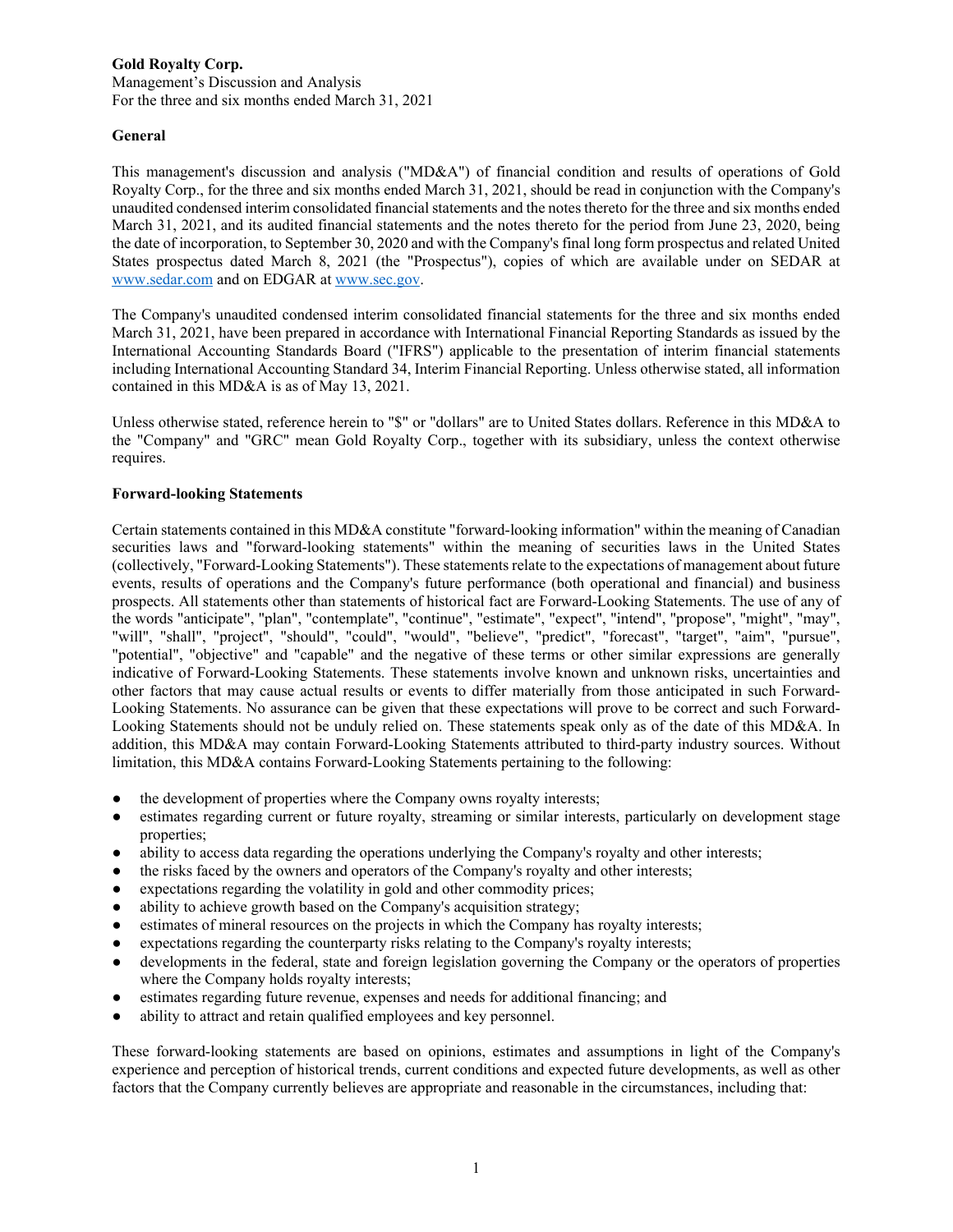Management's Discussion and Analysis For the three and six months ended March 31, 2021

- current gold, base metal and other commodity prices will be sustained, or will improve;
- the proposed development of the Company's royalty projects will be viable operationally and economically and will proceed as expected;
- any additional financing required by the Company will be available on reasonable terms; and
- operators of the properties where the Company holds royalty interests will not experience any material accident, labor dispute or failure of equipment.

Actual results could differ materially from those anticipated in these Forward-Looking Statements as a result of the following risk factors, among others:

- dependence on third-party operators;
- none of the Company's current royalty interests are on producing properties and are subject to the risk that they may never achieve production;
- a substantial majority of the Company's existing royalties and other interests are on properties owned and operated by subsidiaries of one company, GoldMining Inc.;
- the Company has limited or no access to data or the operations underlying its interests;
- the Company is subject to many of the risks faced by owners and operators of the properties underlying the Company's interests;
- the Company may enter into acquisitions and other material transactions at any time;
- the Company's future growth is to a large extent dependent on its acquisition strategy;
- title, permit or licensing disputes related to any of the properties in which the Company holds or may hold royalties, streams or similar interests;
- as a royalty holder, the Company may become subject to potential disputes with operators regarding the existence, enforceability or terms of its interests;
- volatility in gold and other commodity prices;
- estimates of mineral resources on the projects underlying the Company's interests may be subject to significant revision;
- potential conflicts of interests;
- actual results differing materially from management estimates and assumptions;
- regulations and political or economic developments in any of the jurisdictions where properties in which the Company holds or may hold royalties, streams or similar interests are located;
- the availability of any necessary financing in the future on acceptable terms or at all;
- litigation risks; and
- the other factors discussed under "Risk Factors" in the Company's Prospectus and other disclosure documents, which are available under the Company's profile at [www.sedar.com](http://www.sedar.com/) an[d www.sec.gov.](http://www.sec.gov/)

This list of factors should not be construed as exhaustive.

## **Technical and Third Party Information**

Except where otherwise stated, the disclosure herein relating to the properties underlying the Company's royalty and other interests is based on information publicly disclosed by the owners and operators of such properties. Specifically, as a royalty holder, the Company has limited, if any, access to properties included in its asset portfolio. Additionally, the Company may from time to time receive operating information from the owners and operators of the properties, which we it is not permitted to disclose to the public. The Company is dependent on the operators of the properties and their qualified persons to provide information to the Company or on publicly available information to prepare disclosure pertaining to properties and operations on the properties on which the Company holds interests and generally will have limited or no ability to independently verify such information. Although the Company does not have any knowledge that such information may not be accurate, there can be no assurance that such third-party information is complete or accurate.

This MD&A includes market information, industry data and forecasts obtained from independent industry publications, market research and analyst reports, surveys and other publicly available sources. Although the Company believes these sources to be generally reliable, market and industry data is subject to interpretation and cannot be verified with complete certainty due to limits on the availability and reliability of raw data, the voluntary nature of the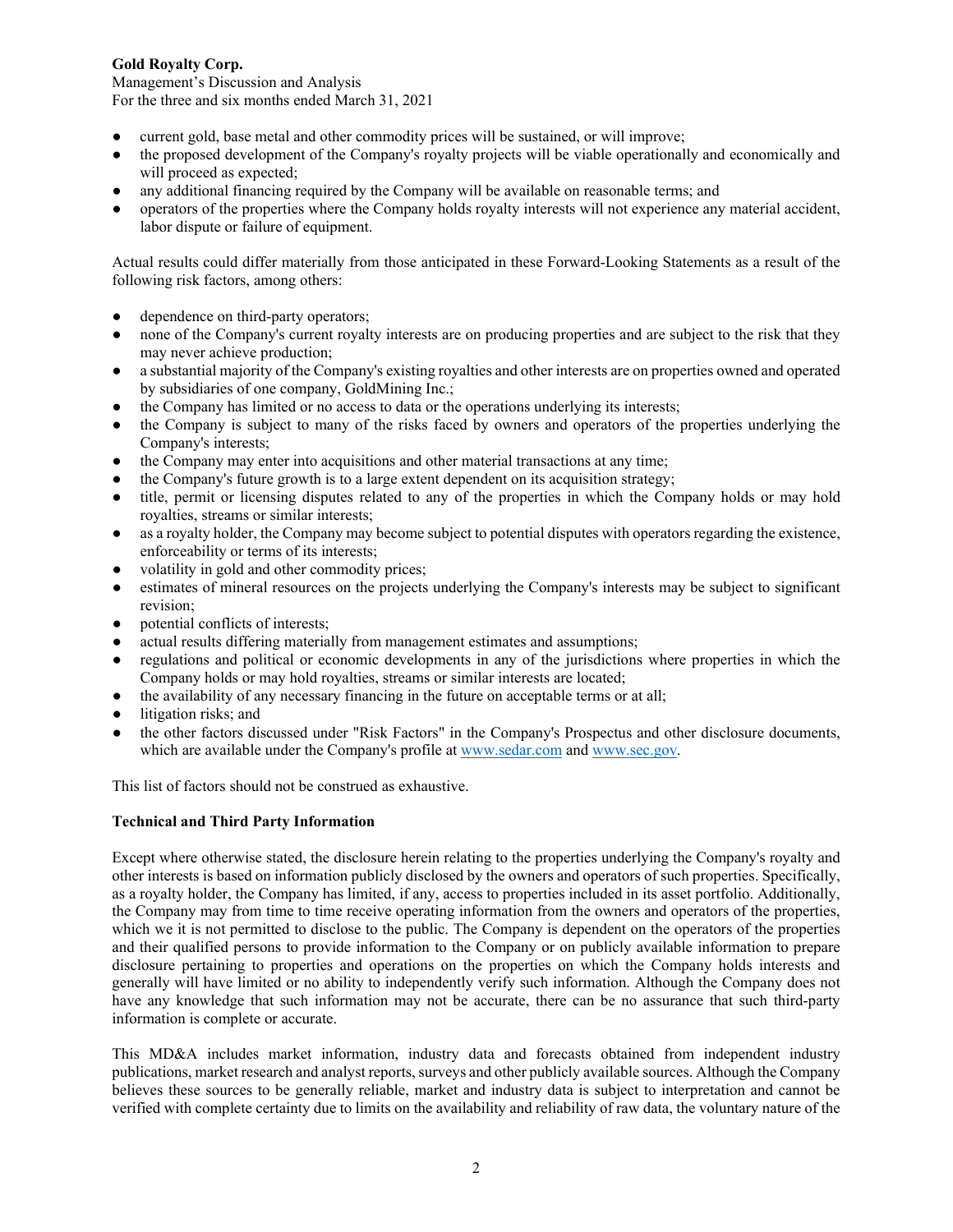Management's Discussion and Analysis For the three and six months ended March 31, 2021

data gathering process and other limitations and uncertainties inherent therein. Accordingly, the accuracy and completeness of this data is not guaranteed. Actual outcomes may vary materially from those forecast in such reports, surveys or publications, and the prospect for material variation can be expected to increase as the length of the forecast period increases. The Company has not independently verified any of the data from third party sources referred to herein nor ascertained the underlying assumptions relied on by such sources.

## **Business Overview**

Gold Royalty is a precious metals-focused royalty and streaming company offering creative financing solutions to the metals and mining industry. The Company's diversified portfolio currently consists of net smelter royalties ("NSR") ranging from 0.5% to 2.0% on 18 gold properties covering 12 projects located in the Americas.

The head office and principal address of the Company is located at 1030 West Georgia Street, Suite 1830, Vancouver, British Columbia, V6E 2Y3, Canada. The Company's common share and its common share purchase warrant are listed on the NYSE American under the symbols 'GROY" and "GROY.WS", respectively.

### **Business Strategy**

The Company's mission is to acquire royalties, streams and similar interests at varying stages of the mine life cycle to build a balanced portfolio offering near, medium and longer-term returns for its investors. The Company does not conduct exploration, development or mining operations on the properties in which it holds interests and it is not required to contribute capital costs, exploration costs, environmental costs or other operating costs for these properties.

In addition, the Company seeks to acquire and manage additional royalties, streams and other interests on gold and other precious metals projects. In the ordinary course of business, the Company engages in a continual review of opportunities to acquire royalty, stream or similar interests, to establish new interests on mining projects, to create new royalty, stream or similar interests through the financing of mine development or exploration, or to acquire companies that hold such interests. The Company currently, and generally at any time, has acquisition opportunities in various stages of active review, including, for example, our engagement of consultants and advisors to analyze particular opportunities, our analysis of technical, financial, legal and other confidential information of particular opportunities, submission of indications of interest and term sheets, participation in preliminary discussions and negotiations and involvement as a bidder in competitive processes.

## **Recent Developments**

The following is a description of selected recent developments respecting the business of the Company during the six months ended March 31, 2021.

## *Initial Public Offering*

On March 8, 2021, the Company entered into an underwriting agreement with H.C. Wainwright & Co., LLC and BMO Capital Markets Corp. (collectively the "Underwriters") for an offering of 18,000,000 units of the Company (the "Units") at a price of \$5.00 per Unit. Each Unit consisted of one common share and one half of a common share purchase warrant, and each common share purchase warrant entitles the holder to acquire a common share at a price of \$7.50 per share until March 11, 2024.

The Company granted the Underwriters the over-allotment option (the "Over-Allotment Option") to purchase up to 2,700,000 common shares and/or 1,350,000 common share purchase warrants at \$4.995 per common share and \$0.01 per common share purchase warrant, respectively. In addition, the Company agreed to reimburse the Underwriters for certain fees and disbursements.

On March 11, 2021, the Company issued 18,000,000 Units of the Company at a price of \$5.00 per Unit for gross proceeds of \$90,000,000. Further, the Underwriters exercised the Over-Allotment Option to purchase 721,347 additional common shares for gross proceeds of \$3,603,128 and 1,350,000 additional common share purchase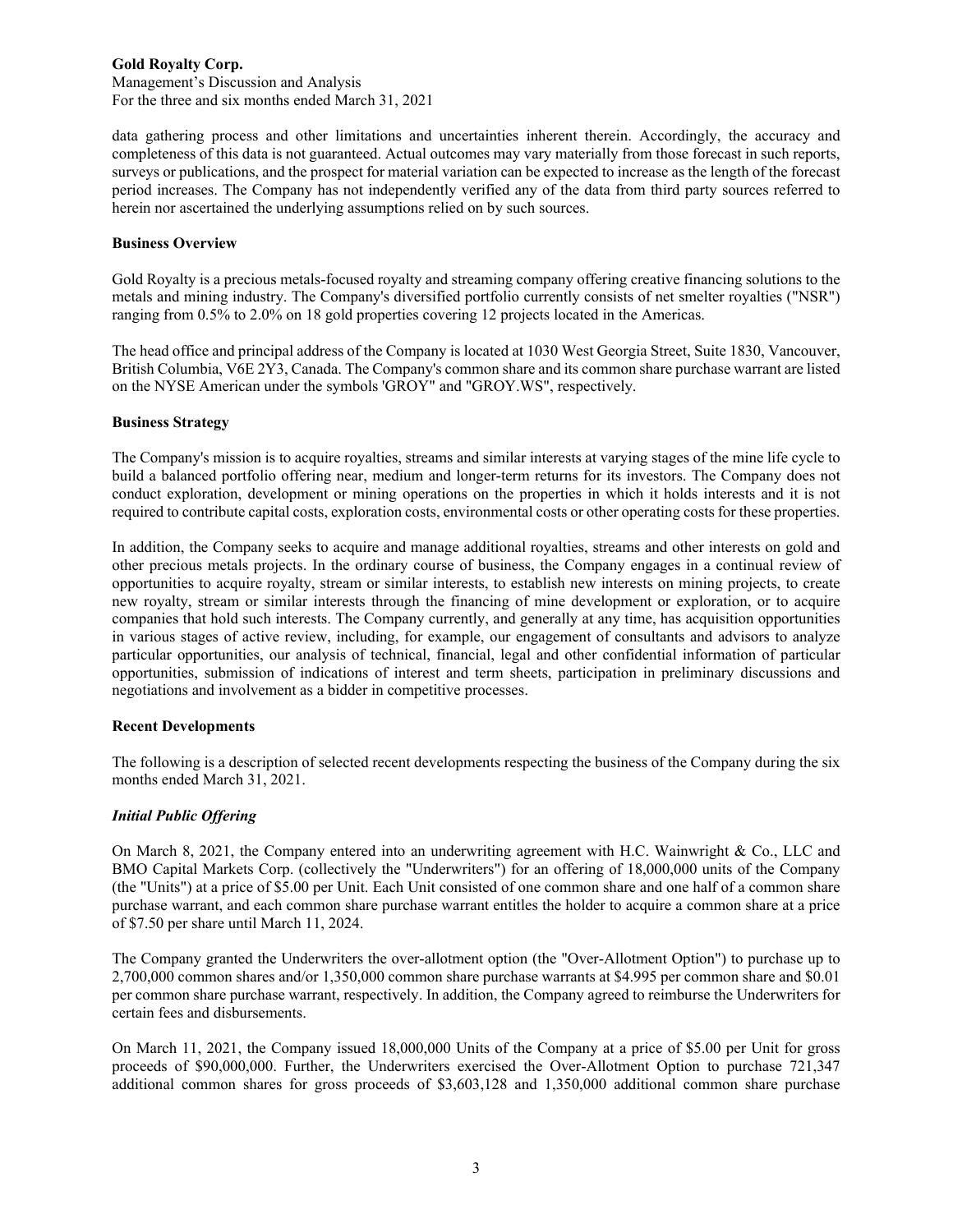Management's Discussion and Analysis For the three and six months ended March 31, 2021

warrants for gross proceeds of \$13,500. In connection with the initial public offering (the "IPO"), the Company incurred share issuance cost of \$5,570,844, of which \$5,081,064 represented cash fees paid to the Underwriters.

### *Royalty Acquisition*

On February 1, 2021, the Company entered into a royalty purchase agreement with Quartz Mountain Resources Ltd. and Wavecrest Resources Inc. Pursuant to the terms of the agreement, the Company acquired a 1% NSR on a portion of the Quart Mountain Project located in Oregon, USA, for a cash consideration of \$150,000.

### *COVID-19 Pandemic and Current Economic Environment*

A substantial majority of the Company's existing royalty and other interests are in respect of projects owned and operated by subsidiaries of GoldMining Inc. ("GoldMining"), the Company's former parent, which has disclosed that its conduct of exploration and development programs may be impacted or delayed due to limitations on employee mobility, travel restrictions and shelter-in-place orders that have been put in place as a result of the ongoing COVID-19 pandemic, which may restrict or prevent its ability to access the properties underlying our interests. Any such limitations, restrictions and orders may have a material adverse effect upon ongoing exploration programs at such mineral properties and, ultimately, on the Company and/or GoldMining's business and financial condition.

In addition, the ongoing COVID-19 pandemic and related mobility, travel and other restrictions are expected to continue to impact the Company's ability to complete site-visits and diligence of potential royalty acquisition opportunities.

### **Asset Portfolio**

The following is a summary of the Company's royalty and other interests as at the date hereof:

#### *Royalties*

- a 0.5% NSR on the Almaden Project, located in Idaho, USA;
- a 1.0% NSR on the Batistão Project, located in Brazil;
- a 1.0% NSR on the Cachoeira Project, located in Brazil;
- a 1.0% NSR on the Crucero Project, located in Peru;
- a 2.0% NSR on the La Mina Project, located in Colombia;
- a 1% NSR on a portion of the Quart Mountain Project, located in Oregon, USA;
- a 1.0% NSR on the São Jorge Project, located in Brazil;
- a 1.0% NSR on the Surubim Project, located in Brazil, including the Surubim and Rio Novo areas;
- a 2.0% NSR on the Titiribi Project, located Colombia;
- a 1.0% NSR on the Whistler Project, located in Alaska, USA, including each of the Whistler, Raintree West and Island Mountain properties;
- a 1.0% NSR on the Yarumalito Project, located in Colombia; and
- a 1.0% NSR on the Yellowknife Project, located in the Northwest Territories, Canada, including each of the Nicholas Lake, Ormsby-Bruce, Goodwin Lake, Clan Lake and Big Sky properties.

## *Buyback Rights*

The Company holds the rights to acquire additional royalties on certain of the properties pursuant to buyback rights under existing royalty agreements between subsidiaries of GoldMining and third parties:

- a 2.0% NSR on the Batistão Project for \$1,000,000;
- a 0.5% NSR on the Surubim area of the Surubim Project for \$1,000,000, which royalty is payable after production at the project has exceeded two million ounces;
- a 1.5% NSR on the Surubim area of the Surubim Project for \$1,000,000;
- a 0.65% NSR on the Rio Novo area of the Surubim Project for \$1,500,000;
- a 0.75% NSR on the Whistler Project (including an area of interest) for \$5,000,000;
- a  $1.0\%$  NSR on the Yarumalito Project for C\$1,000,000;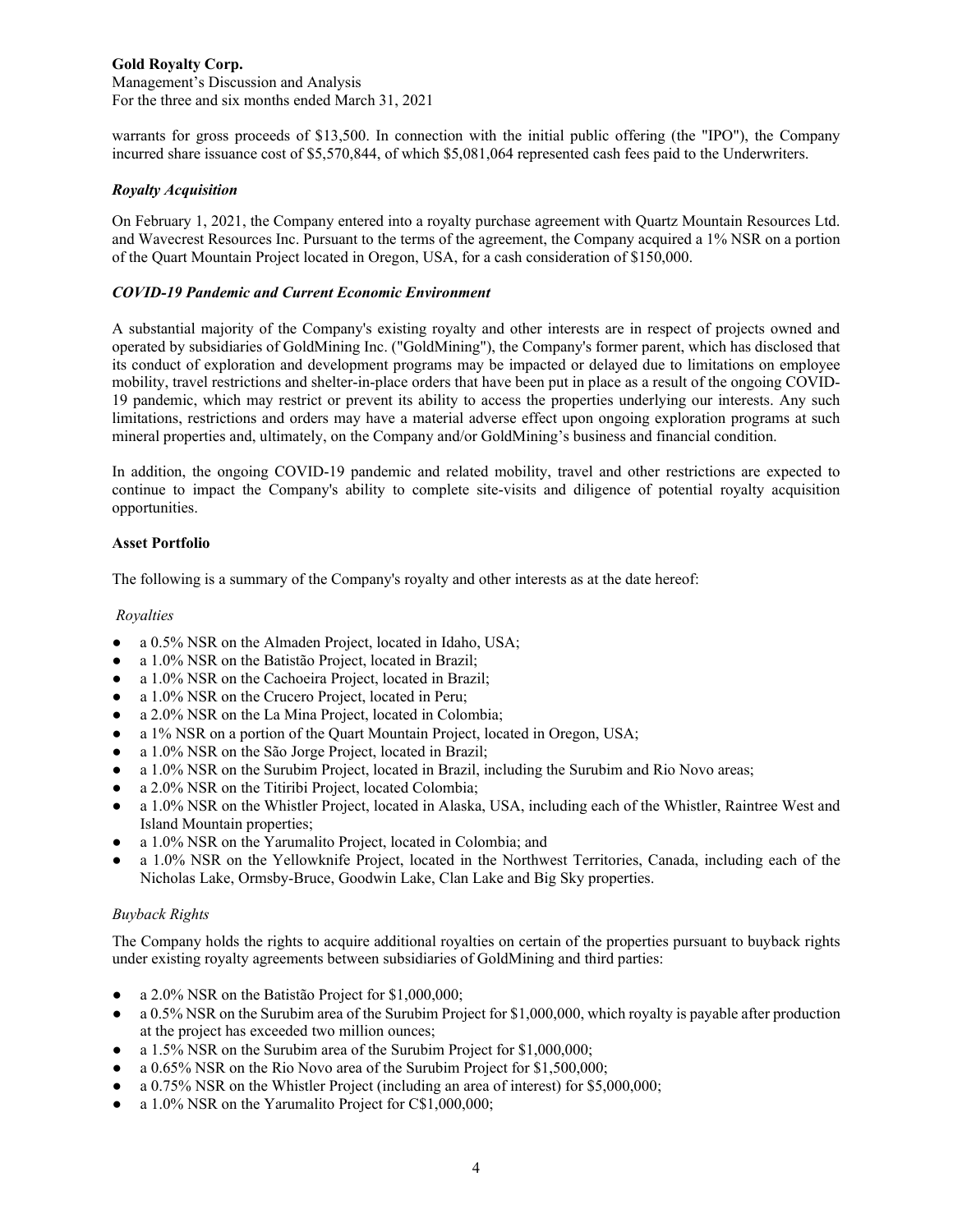Management's Discussion and Analysis For the three and six months ended March 31, 2021

- a 1.0% NSR on the Goodwin Lake property at the Yellowknife Project for C\$1,000,000;
- a 1.0% NSR on certain portions of the Big Sky property at the Yellowknife Project for C\$500,000; and
- a 0.25% NSR on the Narrow Lake property at the Yellowknife Project for C\$250,000, in cash or common shares of GoldMining at any time until the fifth anniversary of commercial production.

## **Overall Performance**

For the three and six months ended March 31, 2021, the Company incurred a net loss of \$2,255,579 and \$2,755,382, respectively. As at March 31, 2021, the Company had working capital of \$88,978,296.

See "*Recent Developments*" for further information regarding the Company's activities during the six months ended March 31, 2021.

#### **Selected Annual Information**

|                                         |   | <b>Period from</b><br>incorporation on<br>June 23, 2020 to<br>September 30,<br>2020 |
|-----------------------------------------|---|-------------------------------------------------------------------------------------|
| Revenue                                 |   |                                                                                     |
| Net loss                                |   | (140, 631)                                                                          |
| Net loss per share, basic and diluted   |   | (140, 631)                                                                          |
| Dividend                                | S |                                                                                     |
|                                         |   | As at<br>September 30,<br>2020                                                      |
| Total assets                            |   | 55,456                                                                              |
| Total non-current financial liabilities |   |                                                                                     |
| Total liabilities                       |   | 196,382                                                                             |

From the date of incorporation, being June 23, 2020, to September 30, 2020, the Company incurred a net loss of \$140,631, which mainly comprised of:

- professional fees of \$119,782, which primarily related to the incorporation of the Company, the acquisitions of royalty and other interests, corporate tax advisory and other matters relating to the launch of the Company;
- \$5,106 of general and administrative costs, which primarily comprised technology expenses; and
- management fees and salaries of \$15,698 paid to senior management of the Company.

#### **Discussion of Operations**

During the three and six months ended March 31, 2021, the Company incurred consulting fees of \$295,232, which consisted primarily of consulting fees paid for corporate development and capital advisory services after the Company completed its IPO. No such consulting fees were paid by the Company when it was a private company.

During the three and six months ended March 31, 2021, the Company incurred management and directors' fees of \$117,274 and \$151,810, respectively, which primarily consisted of salaries paid to or payable to members of senior management and a director of the Company. The increase in management and directors' fees during the three and six months ended March 31, 2021, as compared to \$15,698 of salaries paid to the Chief Financial Officer and Chief Development Officer for the period ended September 30, 2020, was primarily the result of salaries paid to the Chief Executive Officer and fees paid to a director during the current period. The increase was a function of increased activity in relation to the IPO and the commencement of business.

During the three and six months ended March 31, 2021, the Company incurred general and administrative costs of \$288,179 and \$322,227, respectively, as compared to \$5,106 for the period ended September 30, 2020. The major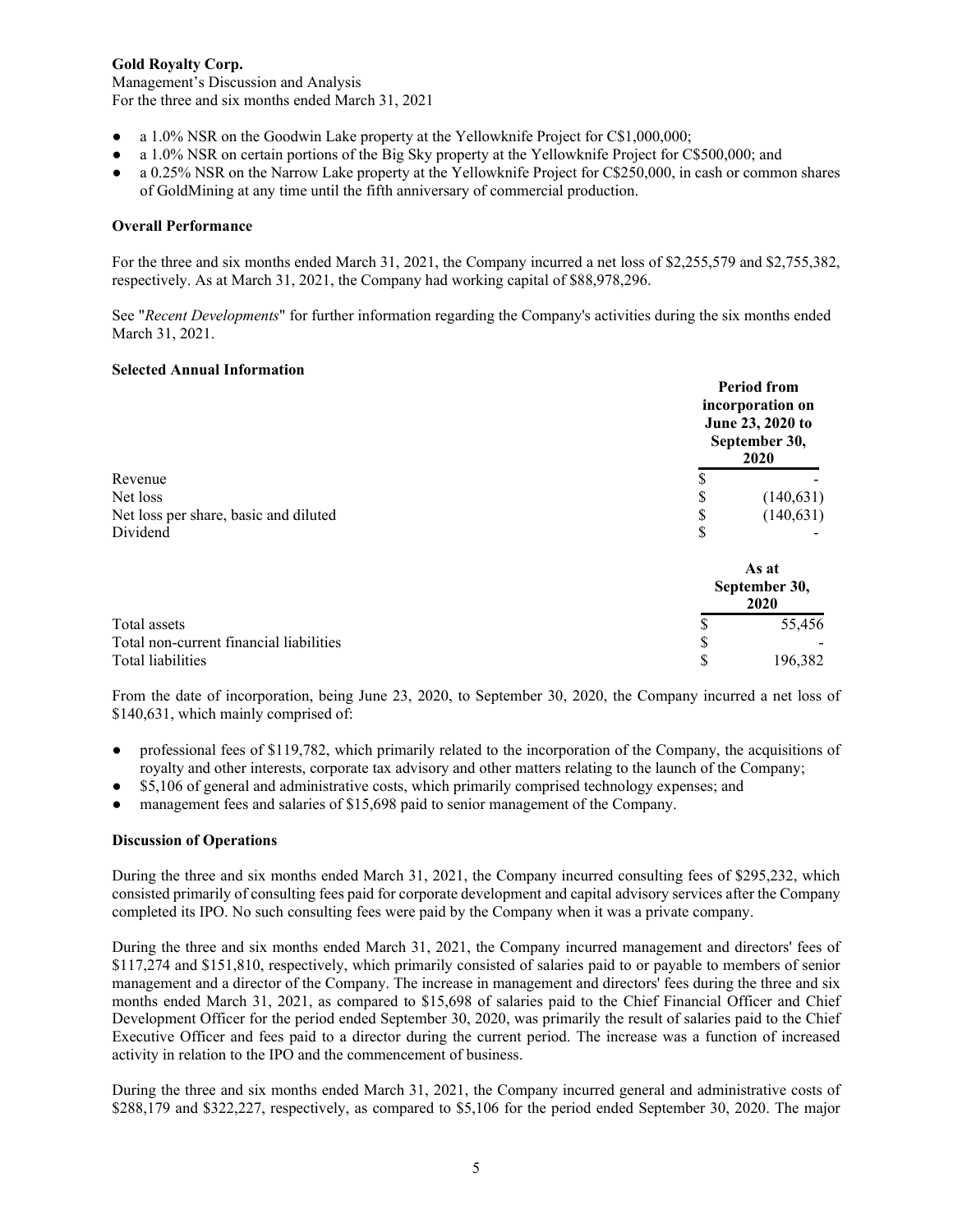Management's Discussion and Analysis For the three and six months ended March 31, 2021

components of the general and administrative costs for the three and six months ended March 31, 2021 included roadshow expenses for the IPO of \$20,429 and \$20,429, corporate branding and website design expenses of \$4,792 and \$28,104, transfer agent and regulatory fees of \$89,926 and \$91,430, and insurance expense of \$141,883 and \$141,883, respectively. The increase in general and administrative costs was primarily the result of a higher level of activity leading up to and after the Company's IPO.

During the three and six months ended March 31, 2021, the Company incurred professional fees of \$515,623 and \$798,682, respectively, which primarily consisted of project due diligence expenses, audit and legal fees for general corporate matters. From the date of incorporation, being June 23, 2020, to September 30, 2020, the Company incurred professional fees of \$119,782, which primarily related to the incorporation of the Company, the acquisitions of royalty and other interests, corporate tax advisory and other matters relating to the launch of the Company.

During the three and six months ended January 31, 2021, the Company recognized share-based compensation expense of \$1,017,994 and \$1,096,694, respectively, of which \$213,915 and \$285,220 are related to the award of performance based restricted shares vested during the period, \$804,079 and \$811,474 represents the fair value of share options issued by the Company to management, directors and consultants of the Company, as well as share options issued by GoldMining to one of the officers of the Company, respectively.

During the three and six months ended March 31, 2021, the Company recognized a foreign exchange loss of \$28,948 and \$98,269, respectively, which primarily consisted of exchange difference on the translation of cash denominated in U.S. dollars to the then Canadian dollar functional currency.

The net loss for the three and six ended March 31, 2021 was \$2,255,579 and \$2,755,382, respectively. The net loss for the period since incorporation to September 30, 2020 was \$140,631.

## **Use of IPO Proceeds**

On March 11, 2021, the Company issued 18,000,000 Units of the Company at a price of \$5.00 per Unit for gross proceeds of \$90,000,000. As disclosed in the Prospectus, the net proceeds, assuming no exercise of the Over-Allotment Option by the Underwriters were estimated to be \$82,270,000, after deducting underwriting discounts and commissions and estimated offering expenses.

During March 2021, the Underwriters exercised the Over-Allotment Option to purchase 721,347 additional common shares for gross proceeds of \$3,603,128 and 1,350,000 additional common share purchase warrants for gross proceeds of \$13,500. Including partial exercises of the Over-Allotment Option by the Underwriters, the Company received net proceeds in an aggregate amount of \$88,045,784, which comprised of gross proceeds of \$93,616,628, less Underwriters' fees of \$5,081,064 and securities issuance costs of \$489,780. The Company also incurred listing expenses associated with the IPO of \$699,516. The net proceeds to the Company from the IPO, after deducting listing expenses, were \$87,346,268.

The following table sets out the estimated use of the net proceeds of the IPO as disclosed in the Prospectus, and the net proceeds received from the IPO after offering expenses and actual amounts of other items, as indicated below, up to March 31, 2021.

|                                        |                                   | Approximate amount<br>expended from |
|----------------------------------------|-----------------------------------|-------------------------------------|
|                                        | As disclosed in the<br>Prospectus | March 9, 2021 to<br>March 31, 2021  |
|                                        | (S)                               | (\$`                                |
| Future acquisitions                    | 77,300,000                        |                                     |
| Operating expenses (1)                 | 3,500,000                         | 1,062,654                           |
| Other general working capital purposes | 1,470,000                         |                                     |
| <b>Total</b>                           | 82,270,000                        | 1,062,654                           |

**Note:**

(1)Included consulting fees, general and administrative, management and directors' fees and professional fees.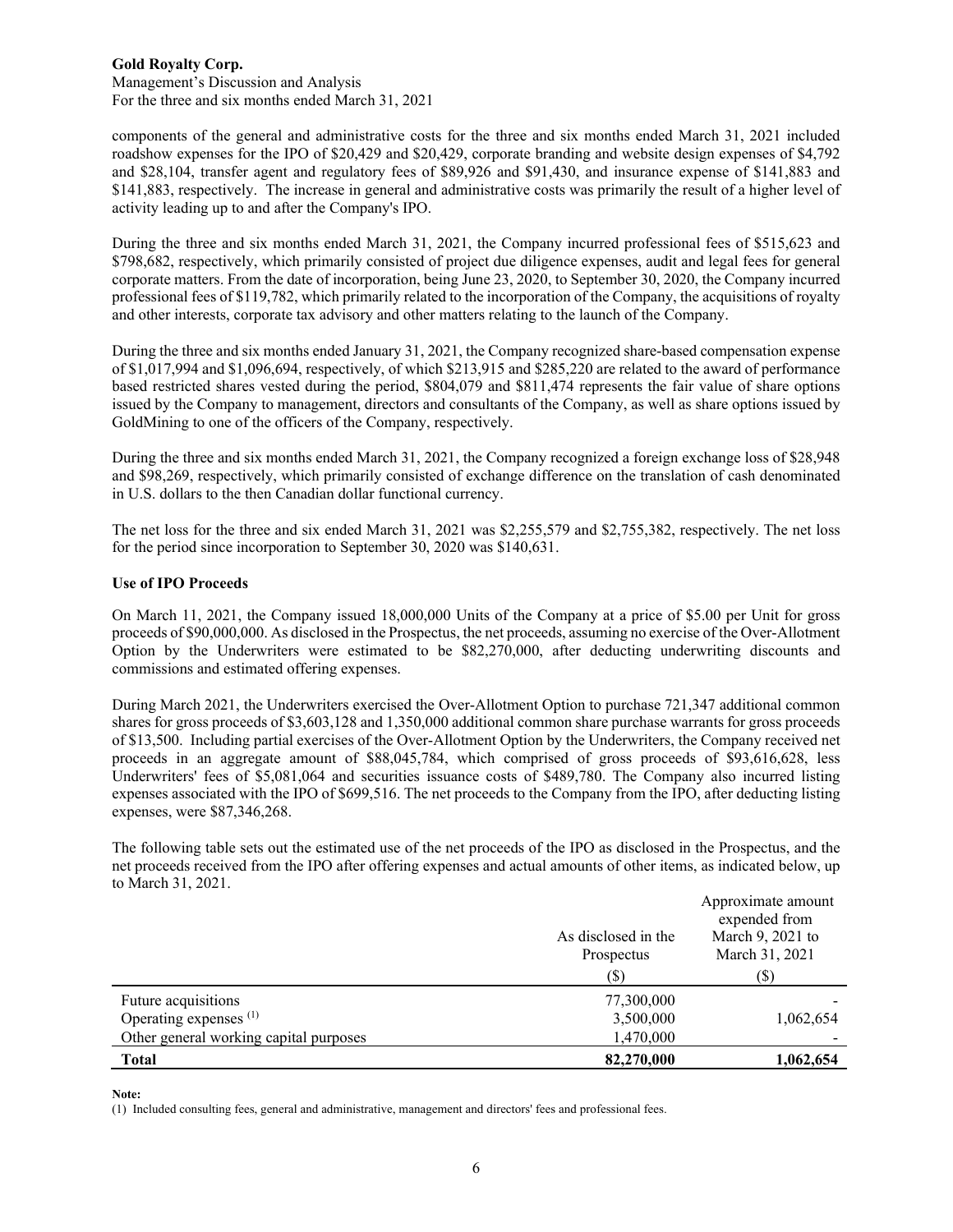Management's Discussion and Analysis For the three and six months ended March 31, 2021

# **Summary of Quarterly Results**

The following table sets forth selected quarterly financial results of the Company for each of the periods indicated:

|                                                            | Revenues                   | Net loss    | Net loss<br>per share,<br>basic and diluted<br>Dividends |                          |
|------------------------------------------------------------|----------------------------|-------------|----------------------------------------------------------|--------------------------|
|                                                            | $\left( \mathbb{S}\right)$ | $($ \$      | (\$)                                                     | $(\$)$                   |
| Three months ended:<br>From incorporation June 23, 2020 to |                            |             |                                                          |                          |
| September 30, 2020                                         | $\overline{\phantom{0}}$   | (140, 631)  | (140, 631.00)                                            | $\overline{\phantom{0}}$ |
| December 31, 2020                                          |                            | (499, 803)  | (0.04)                                                   | $\overline{\phantom{0}}$ |
| March 31, 2021                                             |                            | (2,255,579) | (0.08)                                                   | $\overline{\phantom{0}}$ |

Changes in net loss from quarter to quarter for the period from incorporation to date have been affected primarily by due diligence costs on project evaluation, professional fees incurred in connection with the IPO, and corporate activities conducted during the respective periods.

# **Liquidity and Capital Resources**

|                                          | As at March 31, | As at September 30, |  |
|------------------------------------------|-----------------|---------------------|--|
|                                          | 2021            | 2020                |  |
|                                          | (\$)            | $(\$\)$             |  |
| Cash and cash equivalents                | 89,566,071      | 37,539              |  |
| Working capital (deficit)                | 88,978,296      | (142, 513)          |  |
| Total assets                             | 103,303,185     | 55,456              |  |
| Total current liabilities                | 640,968         | 196,382             |  |
| Accounts payable and accrued liabilities | 640,968         | 75,452              |  |
| Total non-current liabilities            |                 |                     |  |
| Shareholders' equity (deficit)           | 102,662,217     | (140, 926)          |  |

As at March 31, 2021, the Company had cash and cash equivalents of \$89,566,071 compared to \$37,539 at September 30, 2020, royalties with a carrying value of \$13,682,527 which was acquired through issuances of the Company's common shares, and accounts payable and accrued liabilities of \$640,968 compared to \$75,452 at September 30, 2020. The increase in accounts payable and accrued liabilities of \$565,516 was primarily attributed to accrued insurance expenses and unpaid audit and legal fees associated with the Company's IPO. As at March 31, 2021, the Company had a working capital of \$88,978,296 as compared to a working capital deficit of \$142,513 as at September 30, 2020, with the increase primarily due to funds received from the IPO.

The Company has not generated any revenue from operations and the only sources of financing to date have been the prior issuance of shares, by way of private placement, and the IPO. The Company's ability to meet its obligations and finance investment activities depends on its ability to generate cash flow through the issuance of securities pursuant to equity financings and short-term or long-term loans. The Company had no material commitments or contractual obligations as at March 31, 2021. Capital markets may not be receptive to offerings of new equity from treasury or debt, whether by way of private placements or public offerings. The Company's growth and future success is dependent on external sources of financing which may not be available on acceptable terms, or at all.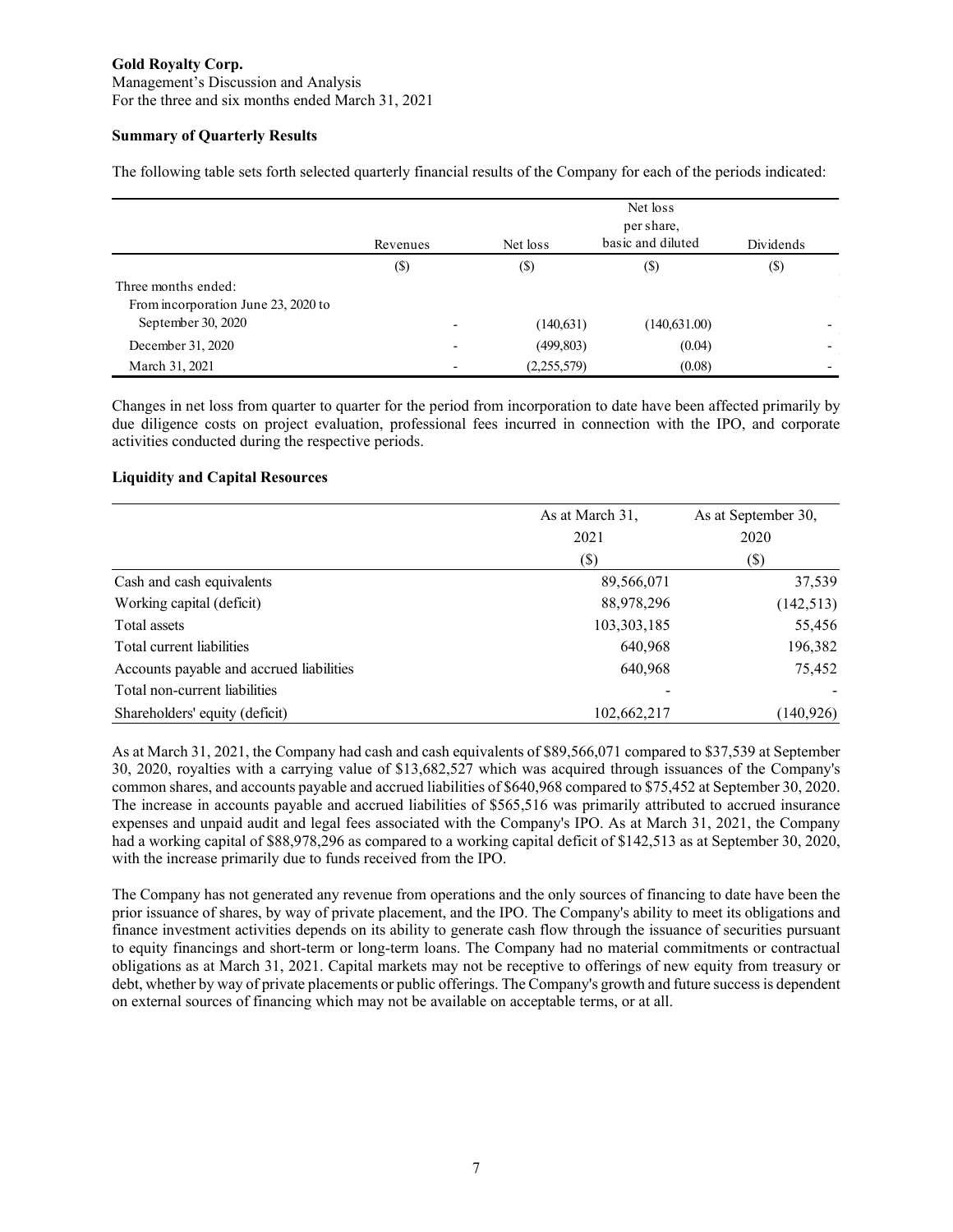#### **Gold Royalty Corp.** Management's Discussion and Analysis For the three and six months ended March 31, 2021

## **Cash Flows**

### *Operating Activities*

Net cash used in operating activities during the six months ended March 31, 2021 was \$1,384,117, which reflected a net loss of \$2,755,382 offset by non-cash items including the Company's share-based compensation of \$1,096,694 and non-cash working capital changes including an increase in prepaids and other receivables of \$29,502 and accounts payable and accrued liabilities of \$394,701, and repayment of the amount due to GoldMining of \$83,096. Significant operating expenditures during the period included consulting fees, management salaries and directors' fees, general and administrative costs and professional fees.

Net cash used in operating activities during the period from incorporation, June 23, 2020 to September 30, 2020 of \$83,096 was funded by GoldMining, the former parent company, on behalf of the Company. The amount used in operations reflected a net loss of \$140,631 offset by non-cash changes including an increase in other receivables of \$241 and prepaids of \$16,089 and an increase in accounts payable and accrued liabilities of \$73,820. Significant operating expenditures during the period included management salaries, general and administrative costs and professional fees.

### *Investing Activities*

In the six months ended March 31, 2021, the Company purchased equipment of \$1,632, acquired the Quartz Mountain royalty for \$150,000 and paid professional fees of \$67,260 for the purchase of the royalty interests.

## *Financing Activities*

During the six months ended March 31, 2021, net cash provided by financing activities was \$91,069,406 which was primarily comprised of the net proceeds of \$88,208,194 from the IPO and proceeds received from the private placement of \$2,848,750.

Net cash provided by financing activities during the period from incorporation, June 23, 2020 to September 30, 2020 was \$37,538 which was primarily related to funds advanced by GoldMining. The advance by GoldMining was repaid by the Company during the six months ended March 31, 2021.

#### **Contractual Obligations**

As at March 31, 2021, the Company did not have any payments due over the succeeding five year period pursuant to any contractual obligations.

### **Off-Balance Sheet Arrangements**

At March 31, 2021, the Company did not have any off-balance sheet arrangements (as defined in Item 303(a)(4)(ii) of Regulation S-K).

#### **Transactions with Related Parties**

#### *Related Party Transactions*

During the three and six months ended March 31, 2021, the Company incurred \$4,792 and \$28,104 in technology expenses for branding and website design services provided by Blender Media Inc., a company controlled by a direct family member of a director of the Company. In addition, the Company settled the amount due to GoldMining, the former parent company, during the six months ended March 31, 2021.

On December 4, 2020, one of the Company's directors subscribed for 150,000 common shares at \$2.15 per share in a private placement.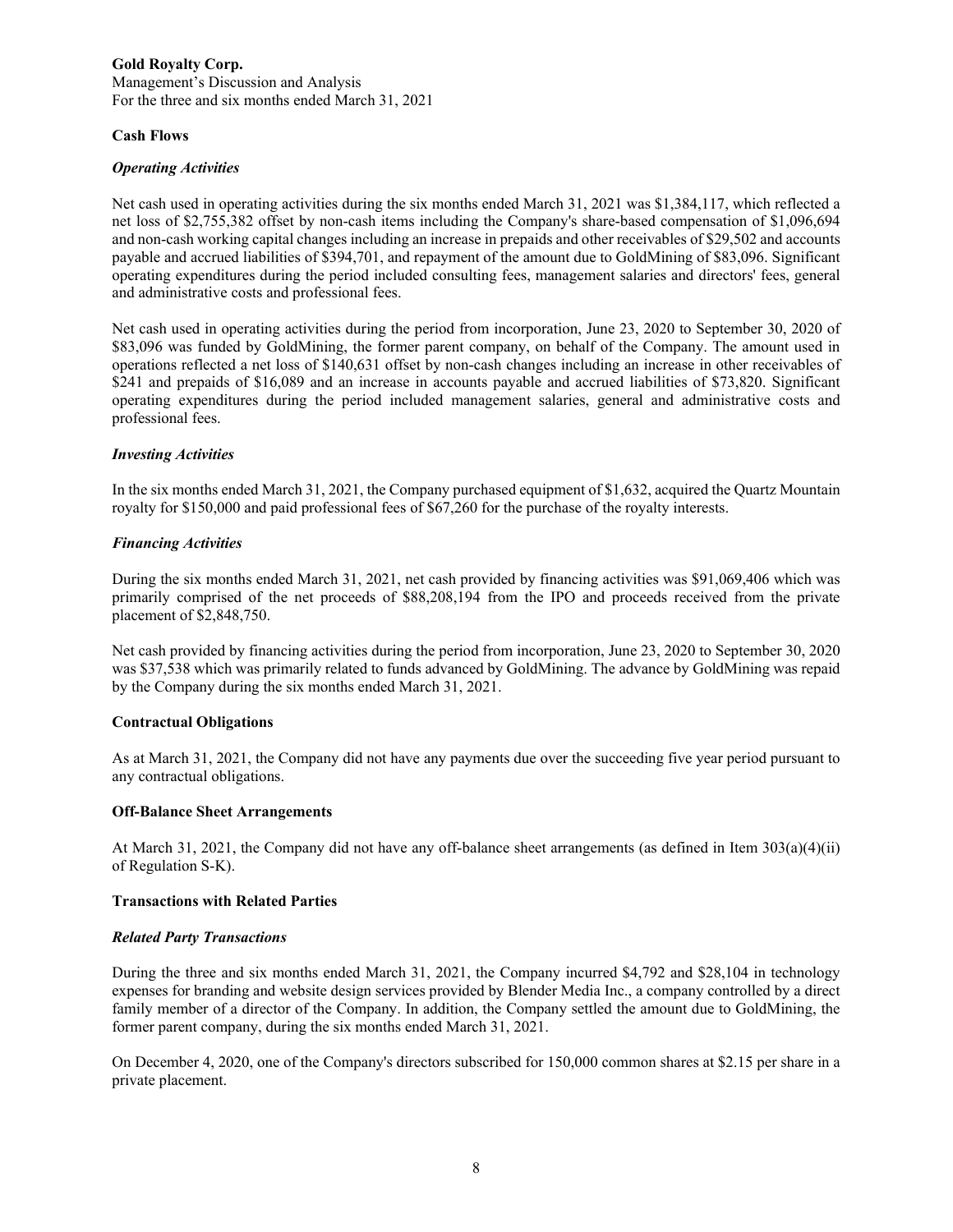### **Gold Royalty Corp.** Management's Discussion and Analysis For the three and six months ended March 31, 2021

Related party transactions are based on the amounts agreed to by the parties. During the six months ended March 31,

2021, the Company did not enter into any contracts or undertake any commitment or obligation with any related parties other than as described herein.

## *Transactions with Key Management Personnel*

Key management personnel are persons responsible for planning, directing and controlling the activities of an entity. Total management salaries and directors' fees incurred for services provided by key management personnel of the Company for the three and six months ended March 31, 2021 are as follows:

|                          | For the three months ended | For the six months ended |  |
|--------------------------|----------------------------|--------------------------|--|
|                          | March 31, 2021             | March 31, 2021           |  |
|                          | $(\$)$                     | (S)                      |  |
| Management salaries      | 93.919                     | 128,455                  |  |
| Directors' fees          | 23,355                     | 23,355                   |  |
| Share-based compensation | 946,697                    | 1,025,397                |  |
| Total                    | 1,063,971                  | 1,177,207                |  |

As at March 31, 2021 and September 30, 2020, \$25,733 and \$9,364 were payable to key management personnel for expense reimbursement and services provided to the Company, respectively.

## **Critical Accounting Estimates and Judgments**

The preparation of financial statements requires management to make judgments and estimates and form assumptions that affect the reported amounts of assets and liabilities at the date of the financial statements and reported amounts of income and expenses during the reporting period. On an ongoing basis, management evaluates its judgments and estimates in relation to assets, liabilities, income and expenses. Management uses historical experience and various other factors it believes to be reasonable under the given circumstances as the basis for its judgments and estimates. Actual outcomes may differ from these estimates under different assumptions and conditions.

Information about assumptions and estimation uncertainties that have a significant risk of resulting in a material adjustment include the determination of the fair value of acquired royalty interests, key assumptions underlying the recoverable amounts used in impairment testing, and estimates and assumptions used in the determination of fair value of restricted shares.

The assessment of impairment of royalty, stream and other interests requires the use of judgments, assumptions and estimates when assessing whether there are any indicators that could give rise to the requirement to conduct a formal impairment test as well as in the assessment of fair values.

The assessment of the fair values of royalty, stream and other interests requires the use of estimates and assumptions. Management uses judgment when assessing whether there are indicators of impairment, such as significant changes in future commodity prices, discount rates, foreign exchange rates, taxes, operator reserve and resource estimates or other relevant information received from the operators that indicates production from stream and royalty interests will not likely occur or may be significantly reduced in the future. In addition, the Company may use other approaches in determining fair value which may include estimates related to (i) dollar value per unit of mineral reserve/resource; (ii) cash-flow multiples; (iii) comparable transactions and (iv) market capitalization of comparable assets. Changes in any of the estimates used in determining the fair value of the royalty, stream and other interests could impact the impairment analysis.

## **Change in Functional Currency**

On March 11, 2021, GRC, the parent entity, changed its functional currency from the Canadian dollar to the U.S. dollar. The change in functional currency resulted from the growing proportion of expenses paid in U.S. dollars and the receipt of the cash proceeds of \$88 million in U.S. dollars upon the completion of the IPO on March 11, 2021.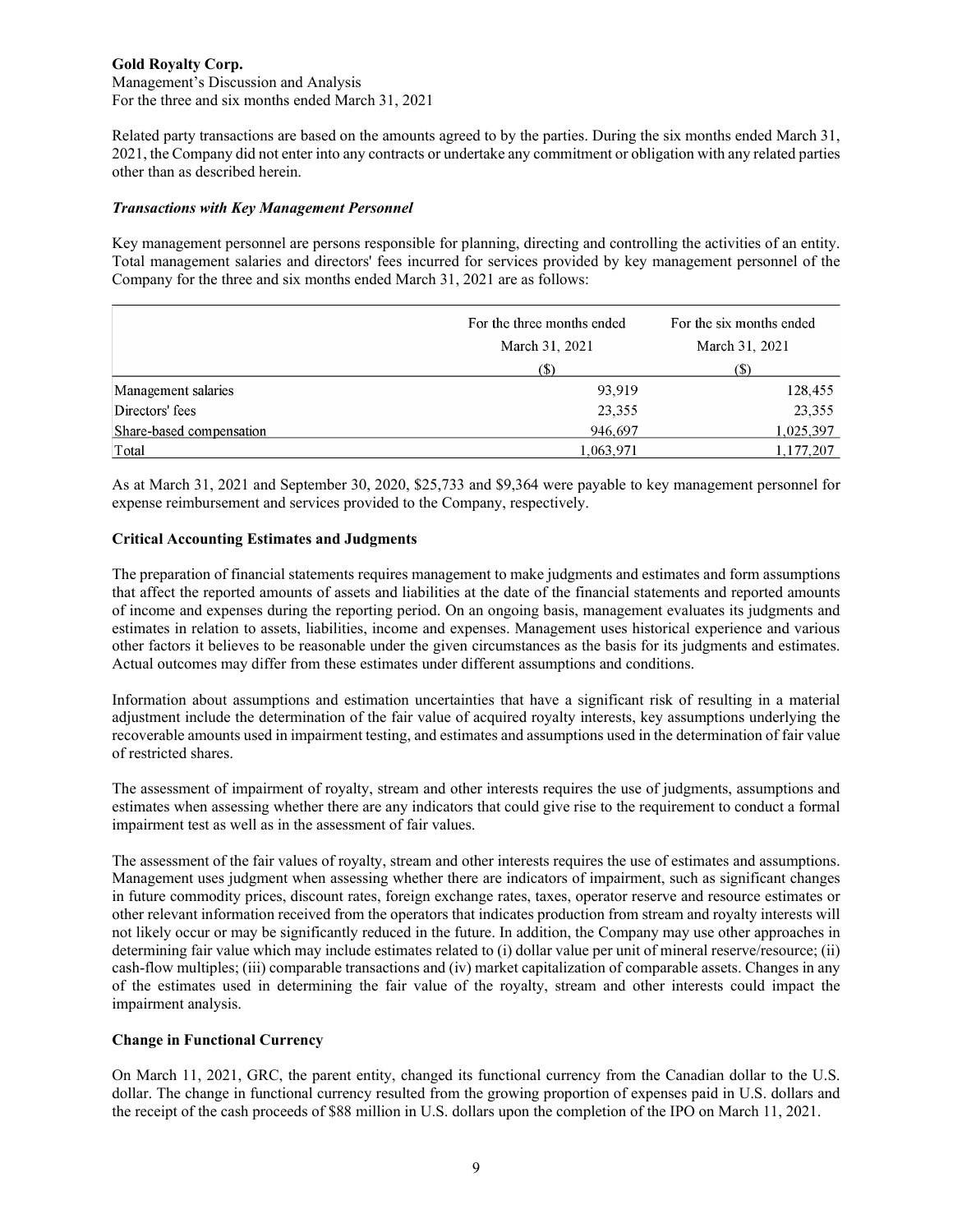### **Gold Royalty Corp.** Management's Discussion and Analysis For the three and six months ended March 31, 2021

The effect of the change in functional currency is accounted for prospectively with no impact on prior period information. The Company translates all items into the new functional currency using the exchange rate at the date of the change. The resulting translated amounts for non-monetary items are treated as their historical cost. Exchange differences arising from translation previously recognized in other comprehensive income are not reclassified from equity to profit or loss until the disposal of the operation.

#### **Financial Instruments and Risk Management**

### *Financial Instruments*

At March 31, 2021, the Company's financial assets include cash and cash equivalents. The Company's financial liabilities include accounts payable. The carrying value of the Company's financial liabilities approximate fair value due to their short term to maturity.

### *Financial risk management objectives and policies*

The financial risk arising from the Company's operations are credit risk, liquidity risk, commodity price risk and currency risk. These risks arise from the normal course of operations and all transactions undertaken are to support the Company's ability to continue as a going concern. The risks associated with these financial instruments and the policies on how the Company mitigates these risks are set out below. Management manages and monitors these exposures to ensure appropriate measures are implemented in a timely and effective manner.

### *Credit risk*

Credit risk is the risk of an unexpected loss if a customer or third party to a financial instrument fails to meet its contractual obligations. Credit risk for the Company is primarily associated with the Company's bank balances. The Company mitigates credit risk associated with its bank balance by holding cash with large, reputable financial institutions.

## *Liquidity risk*

Liquidity risk is the risk that the Company will not be able to settle or manage its obligations associated with financial liabilities. To manage liquidity risk, the Company closely monitors its liquidity position and ensures it has adequate sources of funding to finance its projects and operations. The Company's working capital as at March 31, 2021 was \$88,978,296. The Company's accounts payable and accrued liabilities are expected to be realized or settled, respectively, within a one-year period.

#### *Commodity price risk*

The Company's future profitability will be dependent on the royalty income to be received from mine operators. Royalties are based on a percentage of the minerals or the products produced, or revenue or profits generated from the property which is typically dependent on the prices of the minerals the property operators are able to realize. Mineral prices are affected by numerous factors such as interest rates, exchange rates, inflation or deflation and global and regional supply and demand.

## *Currency risk*

The Company is exposed to foreign exchange risk when the Company undertakes transactions and holds assets and liabilities in currencies other than its functional currency. The Company currently does not engage in foreign exchange currency hedging. The currency risk on the Company's cash and cash equivalents are minimal.